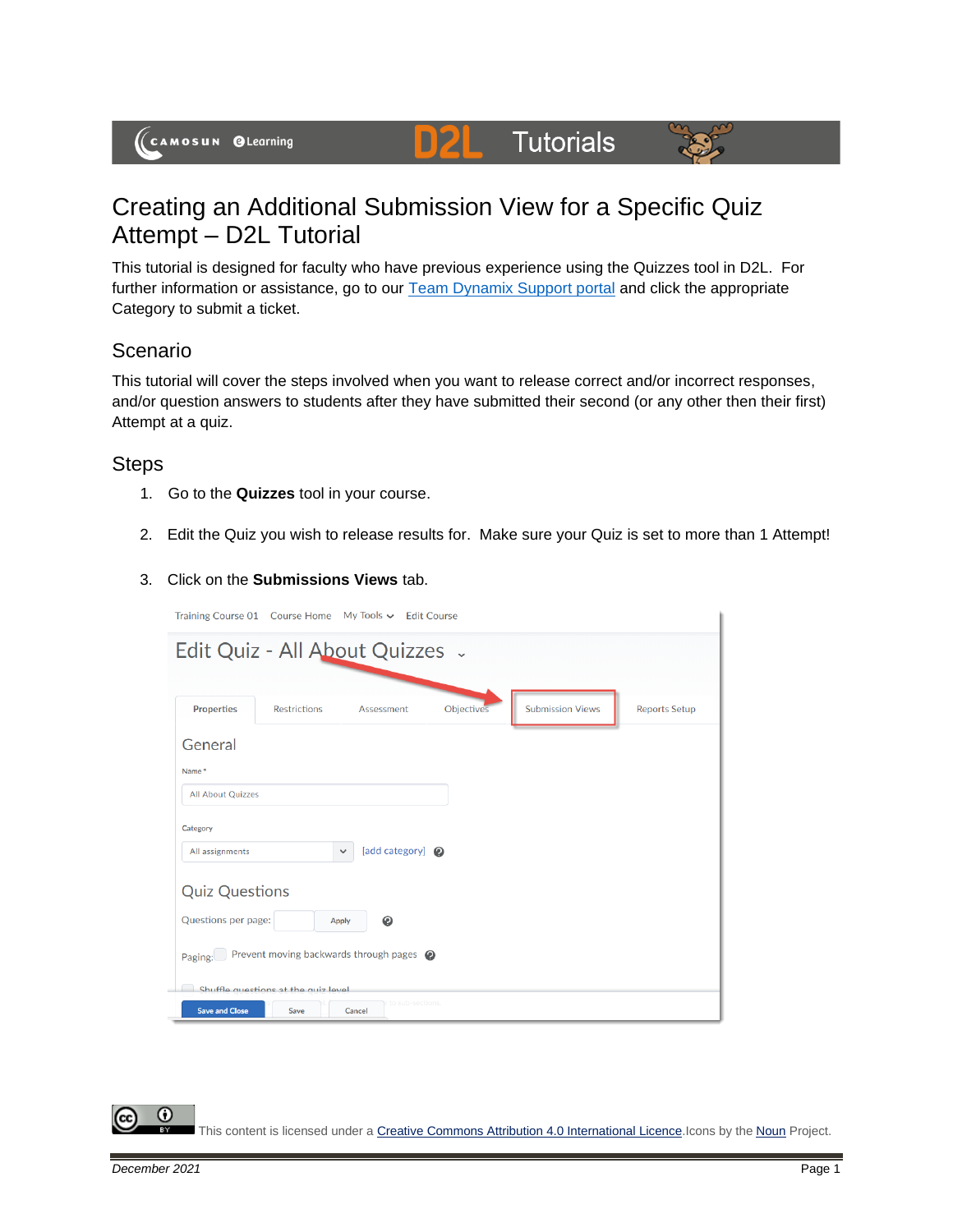#### 4. Click **Add Additional View**.

| Training Course 01 Course Home My Tools v Edit Course |                     |                                                                     |                   |                         |                      |
|-------------------------------------------------------|---------------------|---------------------------------------------------------------------|-------------------|-------------------------|----------------------|
| Edit Quiz - All About Quizzes .                       |                     |                                                                     |                   |                         |                      |
|                                                       |                     |                                                                     |                   |                         |                      |
| <b>Properties</b>                                     | <b>Restrictions</b> | Assessment                                                          | <b>Objectives</b> | <b>Submission Views</b> | <b>Reports Setup</b> |
| Default /iew                                          |                     |                                                                     |                   |                         |                      |
|                                                       |                     | The following is the submission view that will be released to users |                   |                         |                      |
| Default View                                          |                     |                                                                     |                   |                         |                      |
| Date: imm diately                                     |                     |                                                                     |                   |                         |                      |
| Show Que tions? No                                    |                     |                                                                     |                   |                         |                      |
| Statistics: hone                                      |                     |                                                                     |                   |                         |                      |
| <b>Additional Views</b>                               |                     |                                                                     |                   |                         |                      |
| <b>Add Additional View</b>                            |                     |                                                                     |                   |                         |                      |
|                                                       |                     |                                                                     |                   |                         |                      |

5. Give your Additional View a **Name**, then select your **View Restrictions**, setting the date and time you would like students to see these results (for example, set them to be released immediately after the date/time that the Quiz closes.) Click the Attempt drop-down menu, and select the attempt you wish to restrict this submission view to – for the purposes of this tutorial, we will select Attempt 2.

In addition, you must set the **Min Score** and the **Max Score** parameters. For this scenario, we want students to see this submission view for all of their second attempts, so we will set the **Min Score** to "0" and the **Max Score** to "100".

| View Properties                                               |                    |                   |                                             |      |             |             |              |                |   |                          |             |
|---------------------------------------------------------------|--------------------|-------------------|---------------------------------------------|------|-------------|-------------|--------------|----------------|---|--------------------------|-------------|
| Name <sup>*</sup>                                             |                    |                   |                                             |      |             |             |              |                |   |                          |             |
| Second Attempt Submission View                                |                    |                   |                                             |      |             |             |              |                |   |                          |             |
| Message                                                       |                    |                   |                                             |      |             |             |              |                |   |                          |             |
| $\Box$ $\hat{\omega}$ $o^{\circ}$<br>$\overline{\phantom{a}}$ | Paragraph          | в<br>$\checkmark$ | $\underline{\cup}$<br>$\cal I$<br>$\;$ $\;$ | 西西雷米 | Font Family | $\vee$ Size | $\checkmark$ | $\blacksquare$ | 騦 | $\overline{\phantom{a}}$ | $\cdots$    |
|                                                               |                    |                   |                                             |      |             |             |              |                |   |                          |             |
|                                                               |                    |                   |                                             |      |             |             |              |                |   |                          |             |
|                                                               |                    |                   |                                             |      |             |             |              |                |   |                          |             |
|                                                               |                    |                   |                                             |      |             |             |              |                |   |                          | 今 9 5 区 2 % |
|                                                               |                    |                   |                                             |      |             |             |              |                |   |                          |             |
| <b>Viv</b> Restrictions                                       |                    |                   |                                             |      |             |             |              |                |   |                          |             |
| Date                                                          |                    |                   |                                             |      |             |             |              |                |   |                          |             |
| $9 - 25 - 2019$                                               | 2:10 PM            | Now               |                                             |      |             |             |              |                |   |                          |             |
|                                                               | Canada - Vancouver |                   |                                             |      |             |             |              |                |   |                          |             |
| IP Address                                                    |                    |                   |                                             |      |             |             |              |                |   |                          |             |
| P Restriction (IPv4)                                          |                    |                   |                                             |      |             |             |              |                |   |                          |             |
| Attempt                                                       |                    |                   |                                             |      |             |             |              |                |   |                          |             |
| $\overline{2}$<br>$\check{~}$                                 |                    |                   |                                             |      |             |             |              |                |   |                          |             |
|                                                               |                    |                   |                                             |      |             |             |              |                |   |                          |             |
| Min Score                                                     |                    |                   |                                             |      |             |             |              |                |   |                          |             |
|                                                               |                    |                   |                                             |      |             |             |              |                |   |                          |             |
| %<br>$\mathbb O$                                              |                    |                   |                                             |      |             |             |              |                |   |                          |             |
|                                                               |                    |                   |                                             |      |             |             |              |                |   |                          |             |
| Max Score<br>%<br>100                                         |                    |                   |                                             |      |             |             |              |                |   |                          |             |

 $\odot$ This content is licensed under [a Creative Commons Attribution 4.0 International Licence.I](https://creativecommons.org/licenses/by/4.0/)cons by the [Noun](https://creativecommons.org/website-icons/) Project.